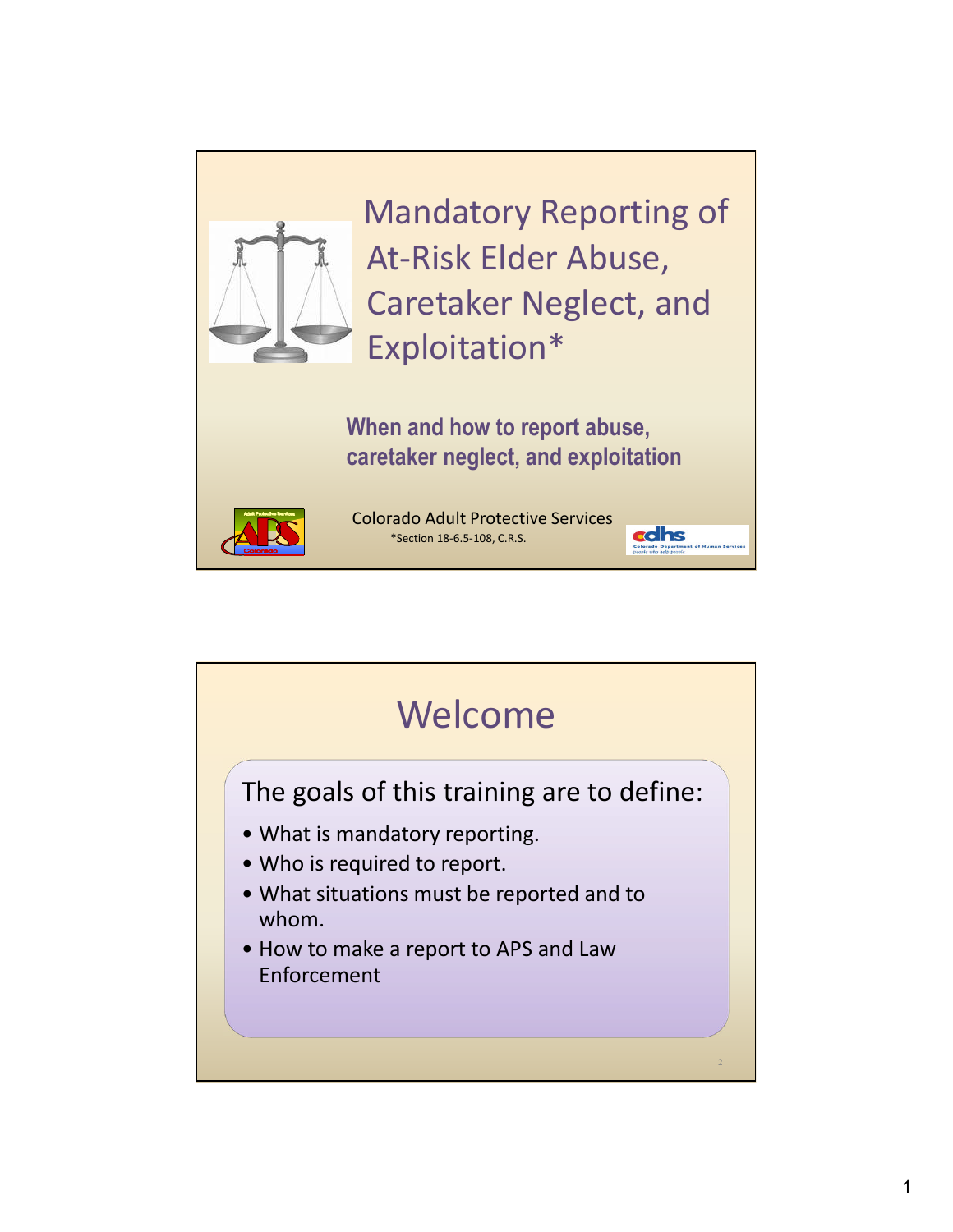

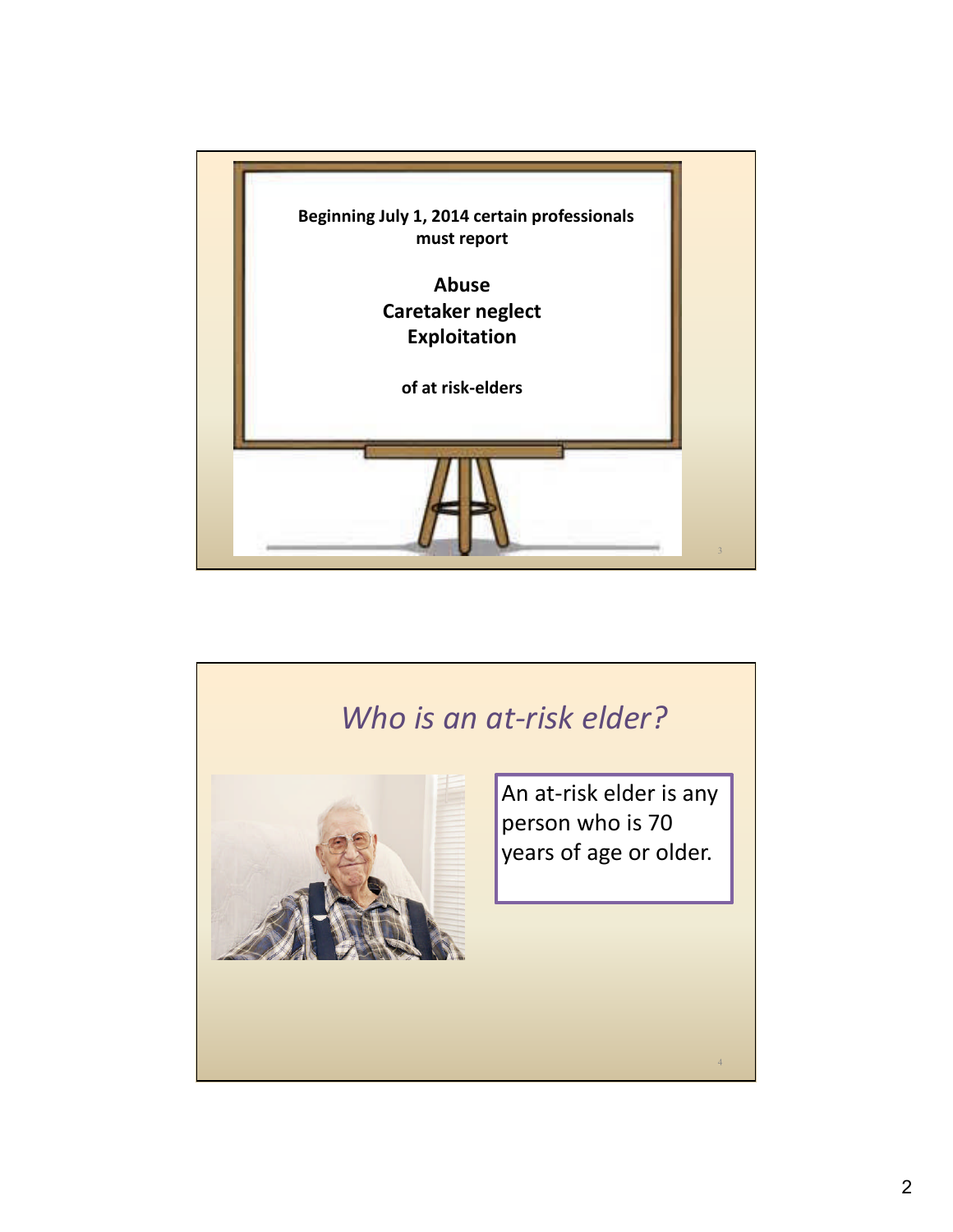### When do I make a report?



If you are a mandatory reporter and you witness or become aware that an at-risk elder has been or is at imminent risk for mistreatment (abuse, caretaker neglect, or exploitation),you must make a report to law enforcement within **24 hours.**

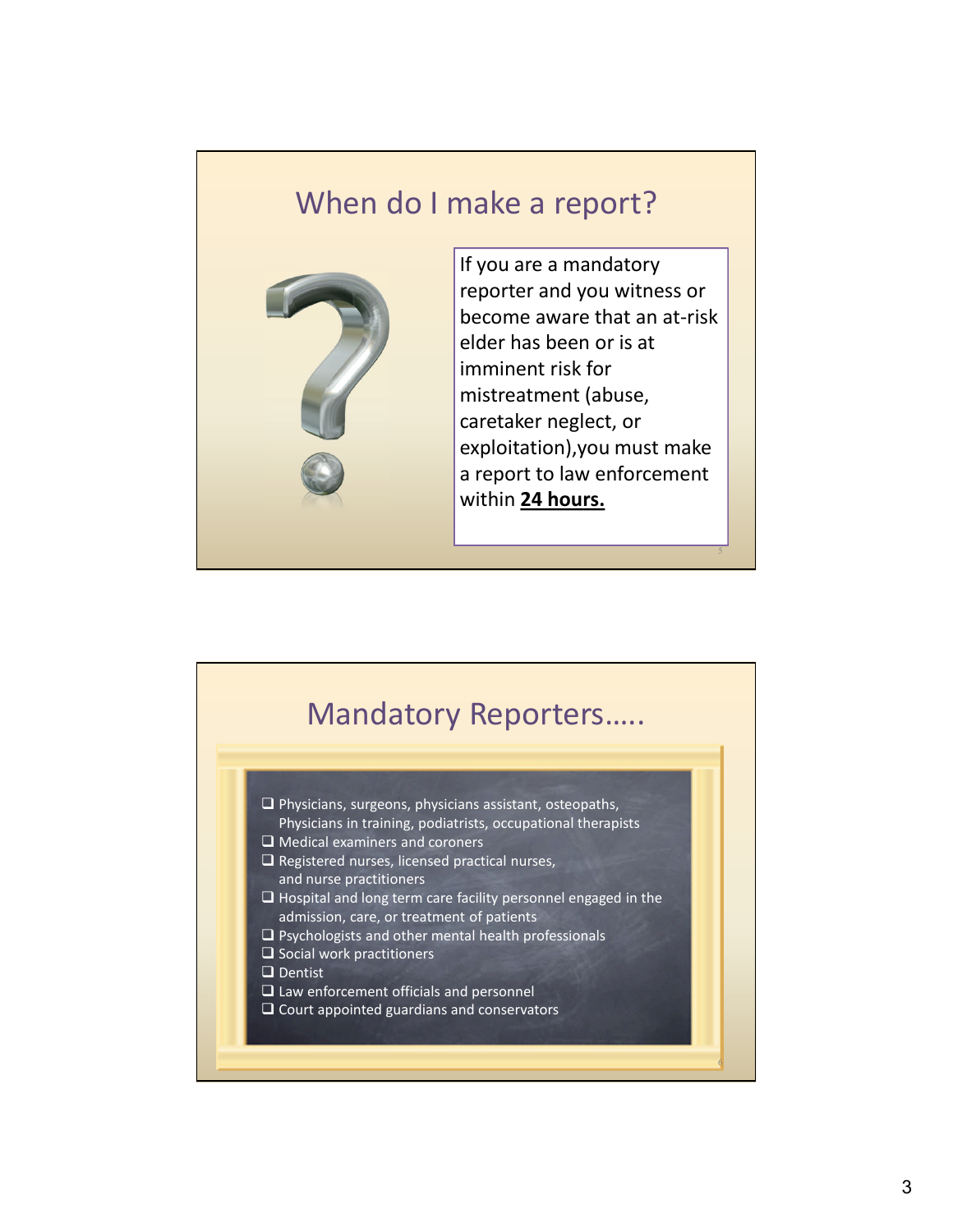

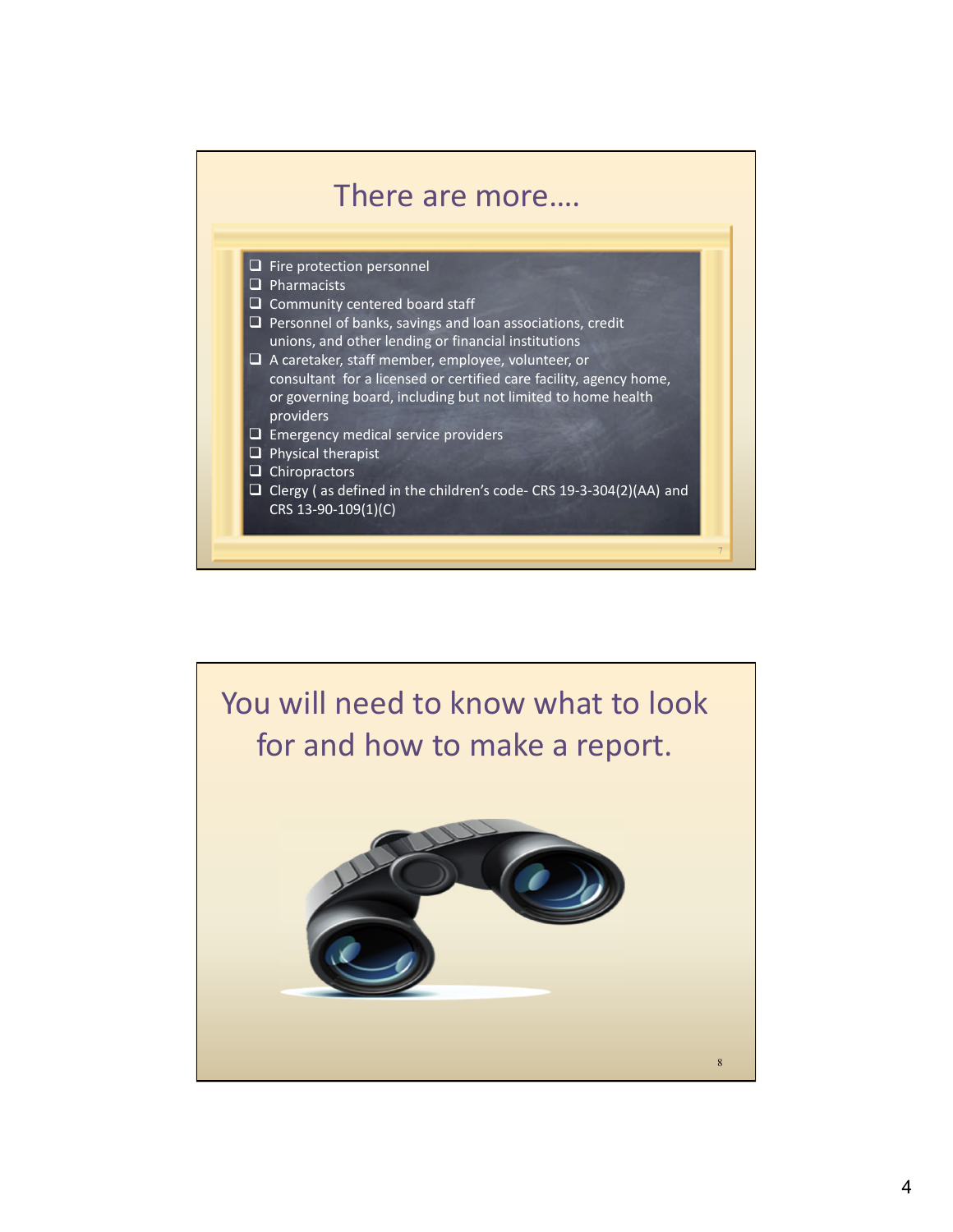

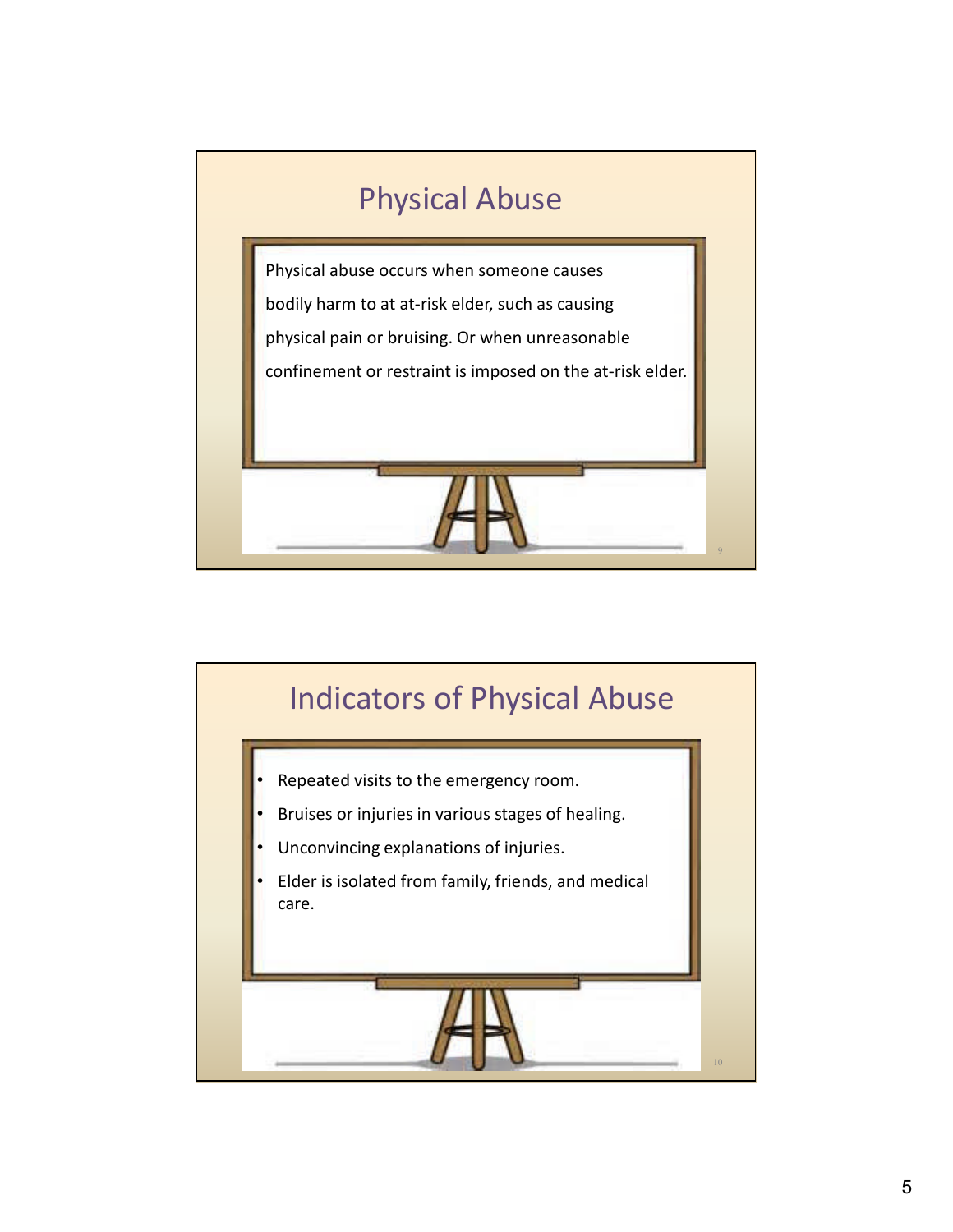

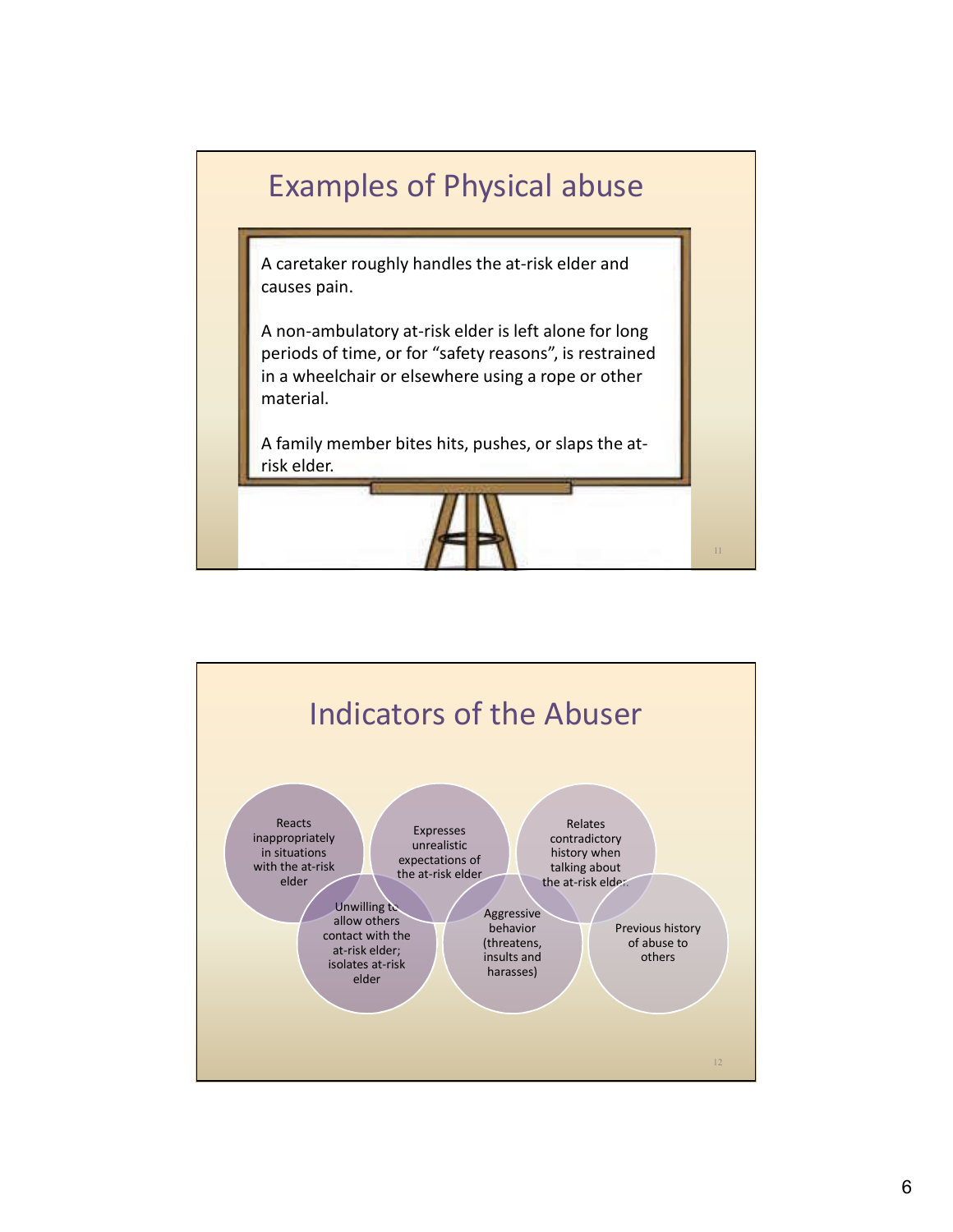

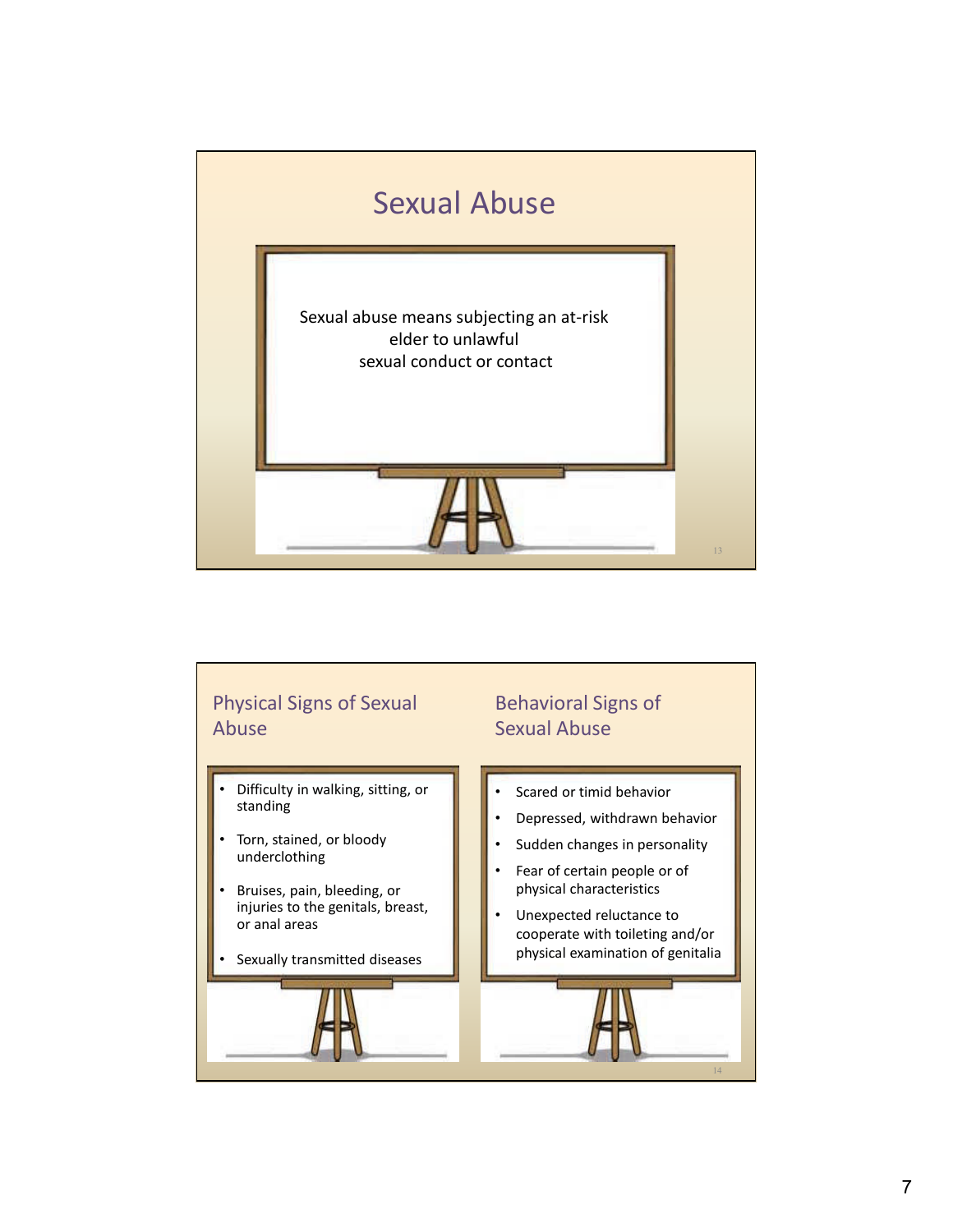

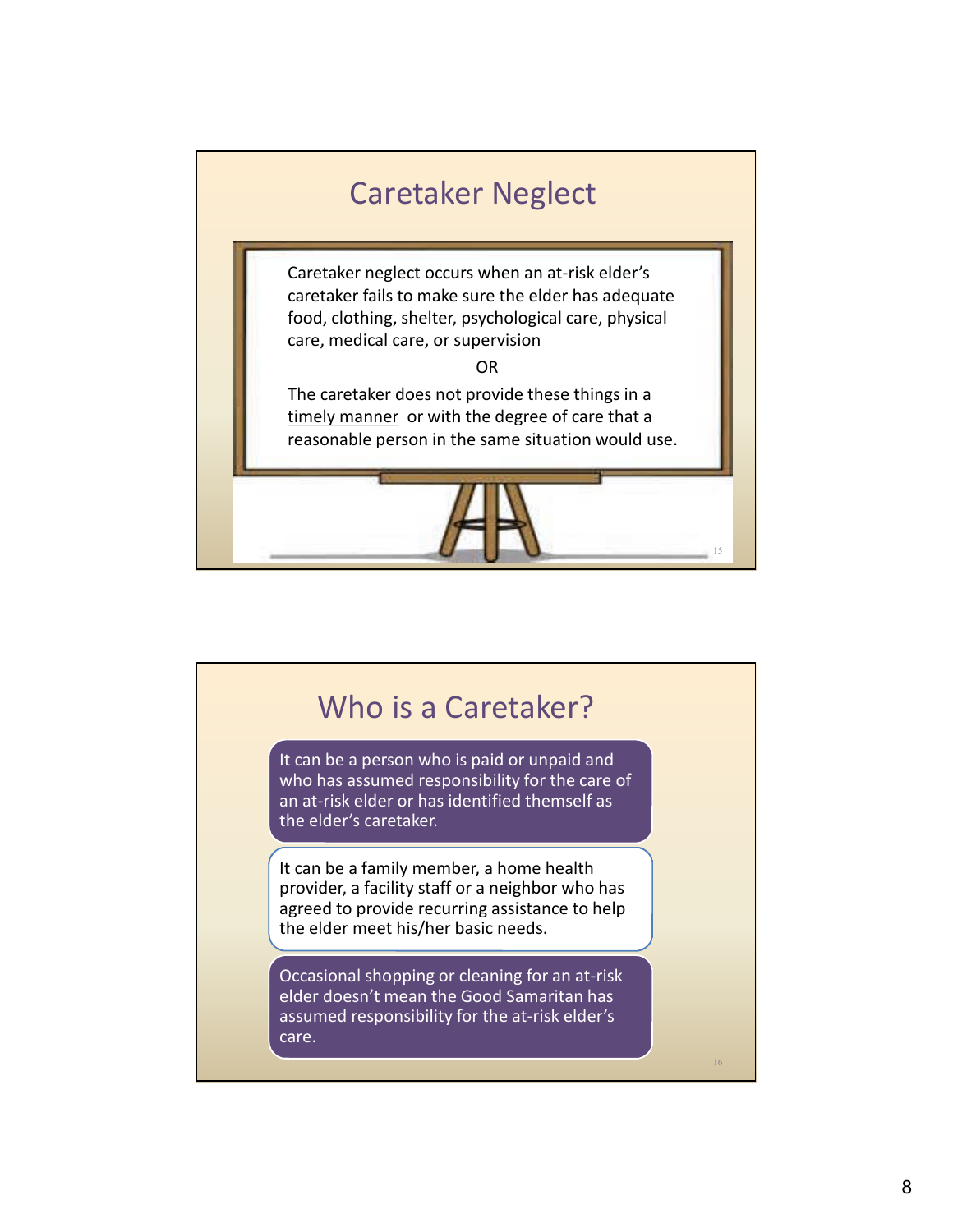

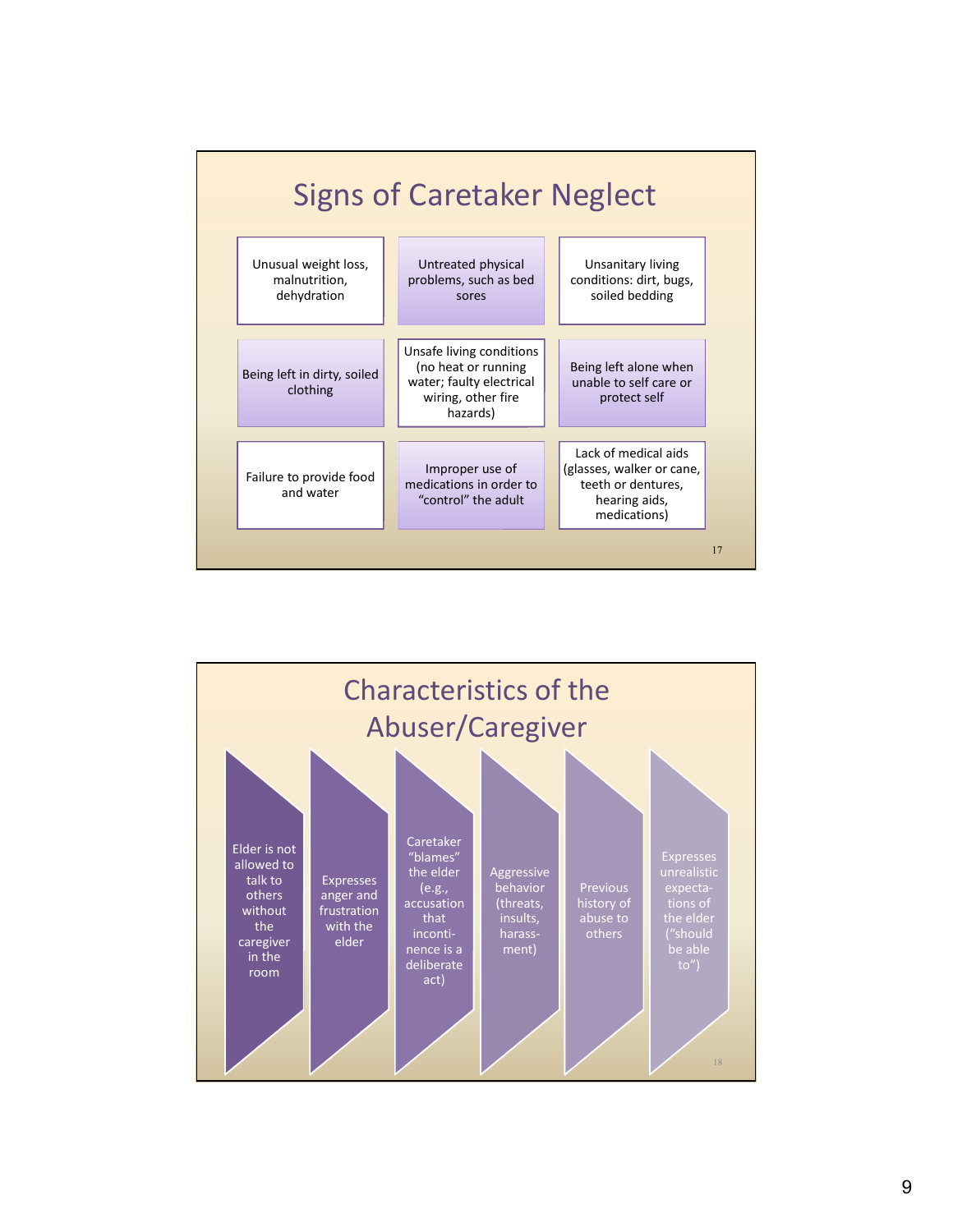#### When it is NOT Caregiver neglect

Remember, at-risk elders have the right to direct their own health care services. Some elders create "advance directives" or have their physician write orders about:

- Medication, medical procedures/devices
- Hospice care
- Living Wills
- CPR
- Dialysis, and
- Artificial nutrition and hydration

These situations are NOT considered to be caretaker neglect.

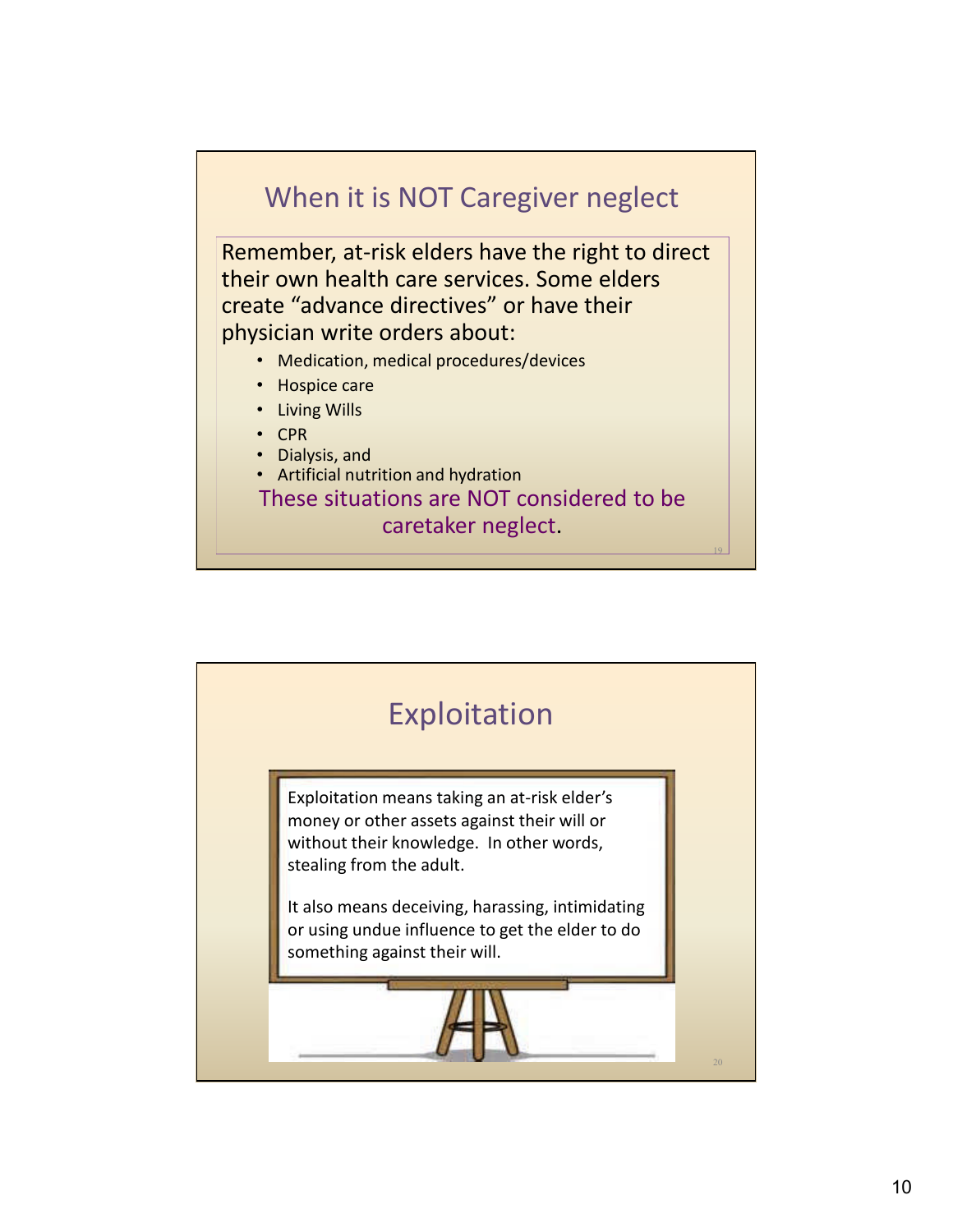

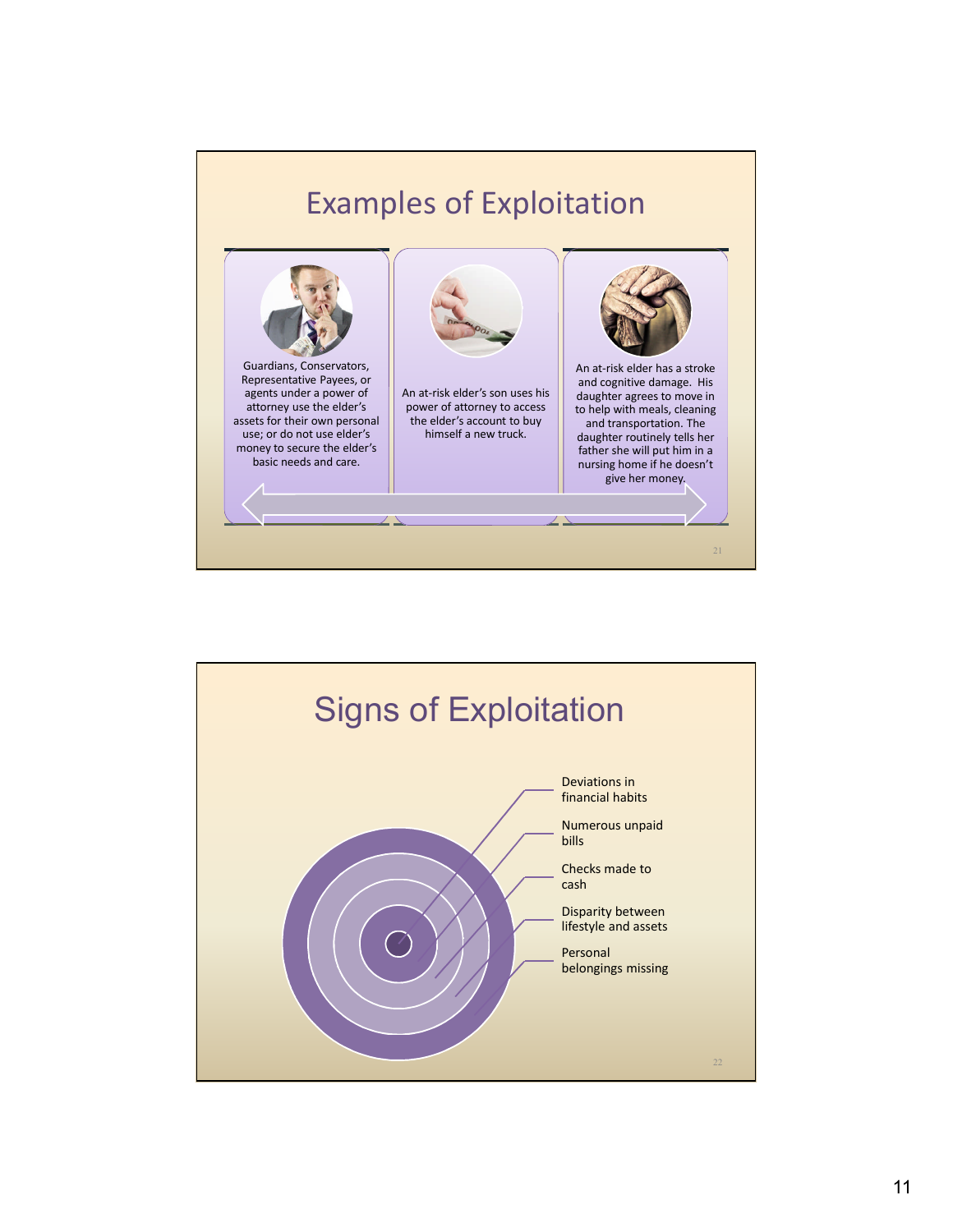# Behavioral Signs of Exploiters

Conducts all banking transactions

Makes all investment decisions

Receives expensive gifts from the elder

Asks only financial questions

Refuses to spend money on the at-risk elder's care



## Who Abuses, Neglects, and Exploits At-Risk Elders?

- The sad reality is that most often it is a family member, someone the elder knows, or a caregiver.
- It can be anyone: the neighbor, the home care staff, the handyman, clergy, family, friends, hired help, or anyone else who has contact with the elder.

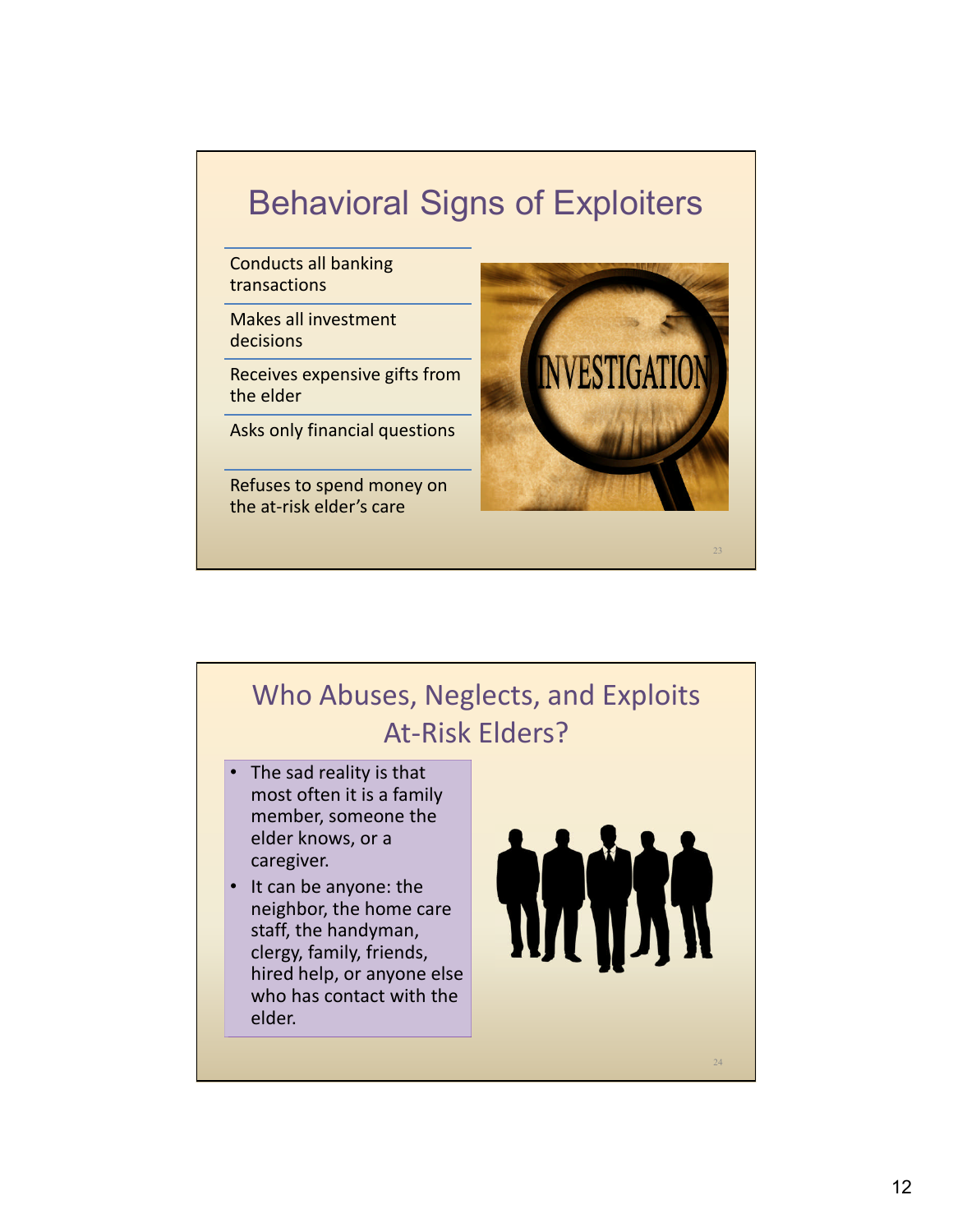

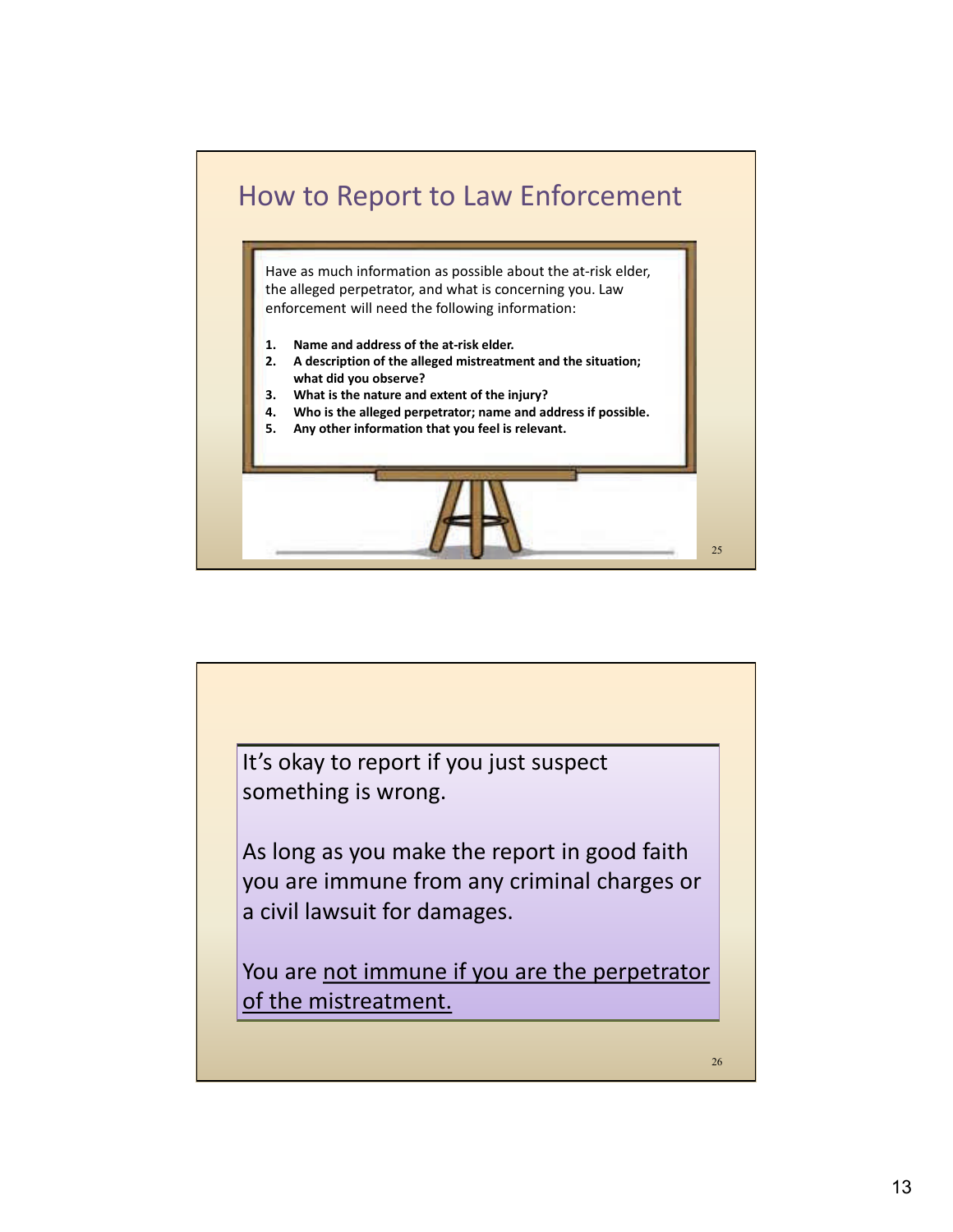

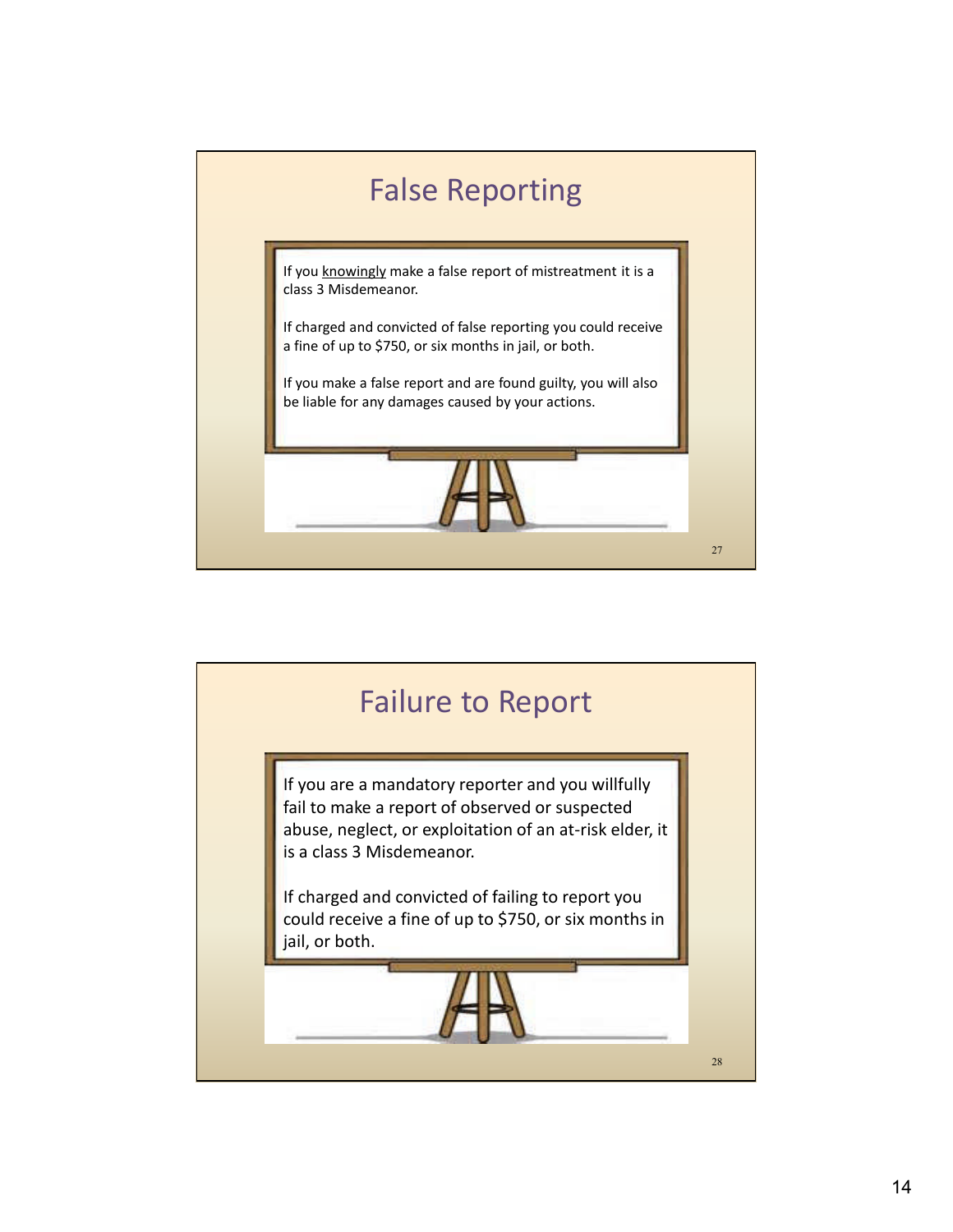



- are unable to meet their own needs and are victims of mistreatment.
- Investigates reports of alleged mistreatment.
- Offers protective case services for at-risk adults who have been mistreated.
- Collaborates with law enforcement, the District Attorney, and other community partners to help protect at-risk adults.
- Will complete a criminal investigation when a report of abuse, neglect, or exploitation warrants one.
- Will notify APS within 24 hours of the report and will coordinate intervention, if needed.
- Will notify the District Attorney (DA) and will provide the DA with a written report of all investigations.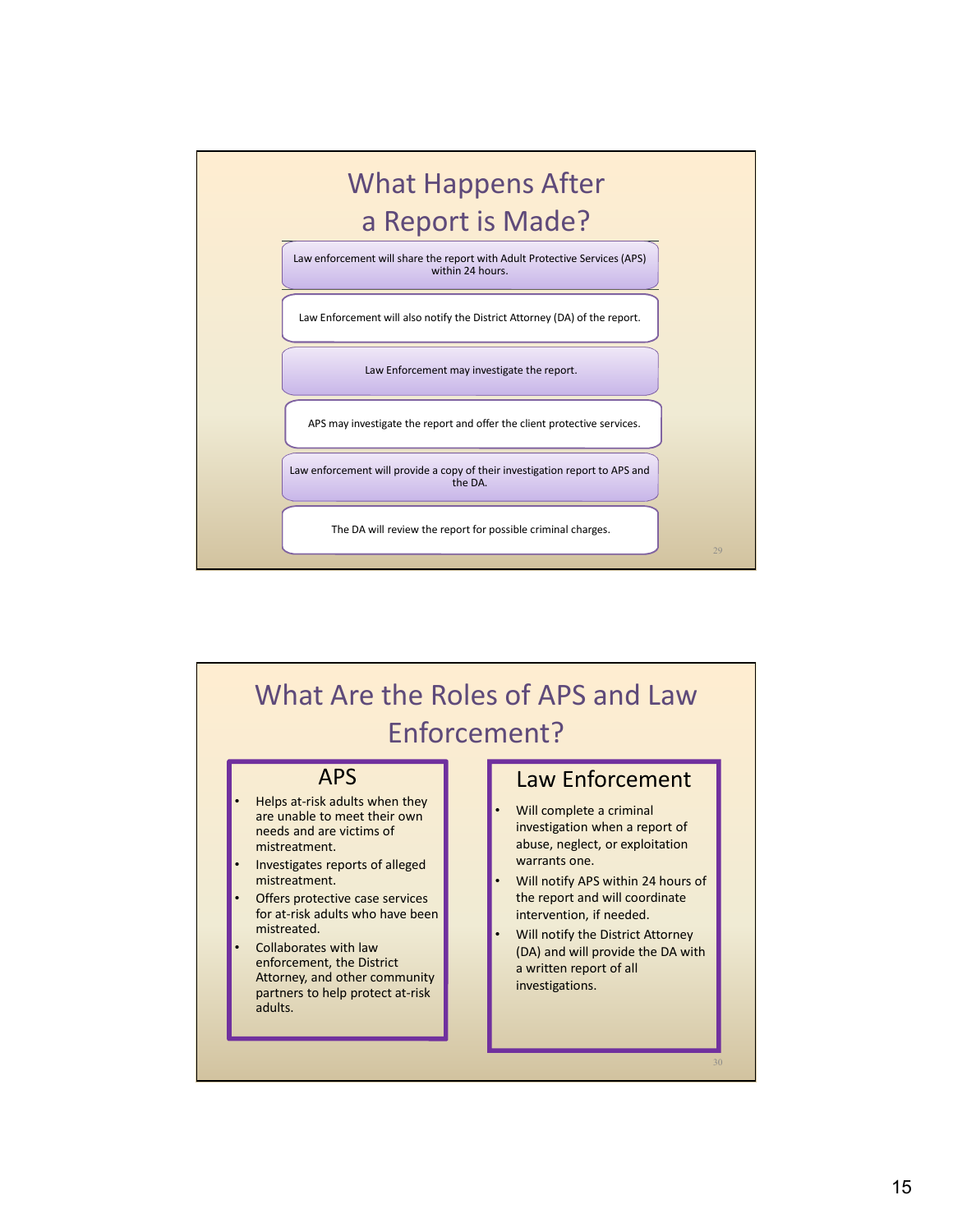APS will continue to take reports of mistreatment and self-neglect of at-risk adults.

The same group of professionals who are required to report mistreatment of at-risk elders are urged to report mistreatment and self-neglect of at-risk adults.

Anyone can and should report suspected abuse or neglect to APS or law enforcement.

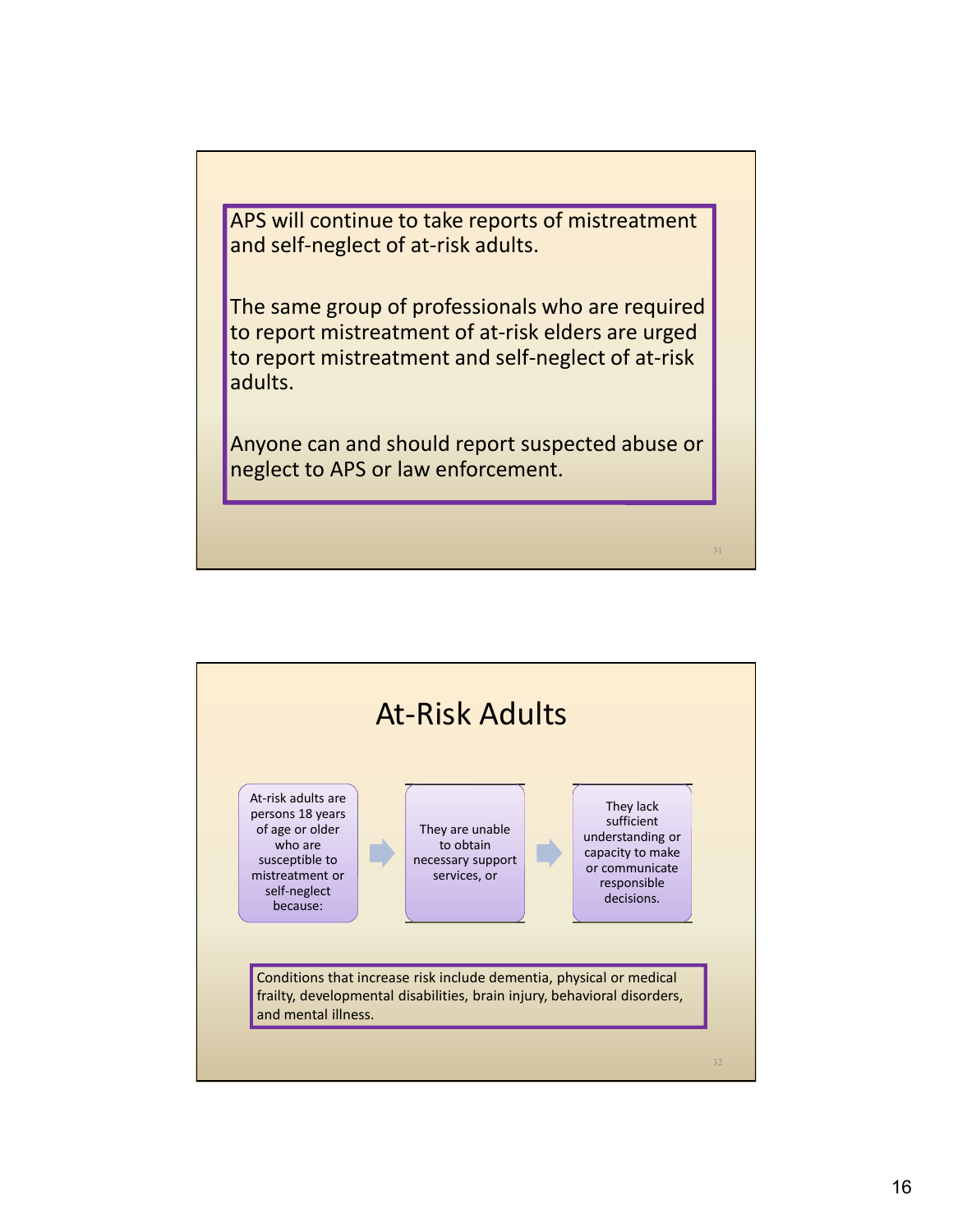

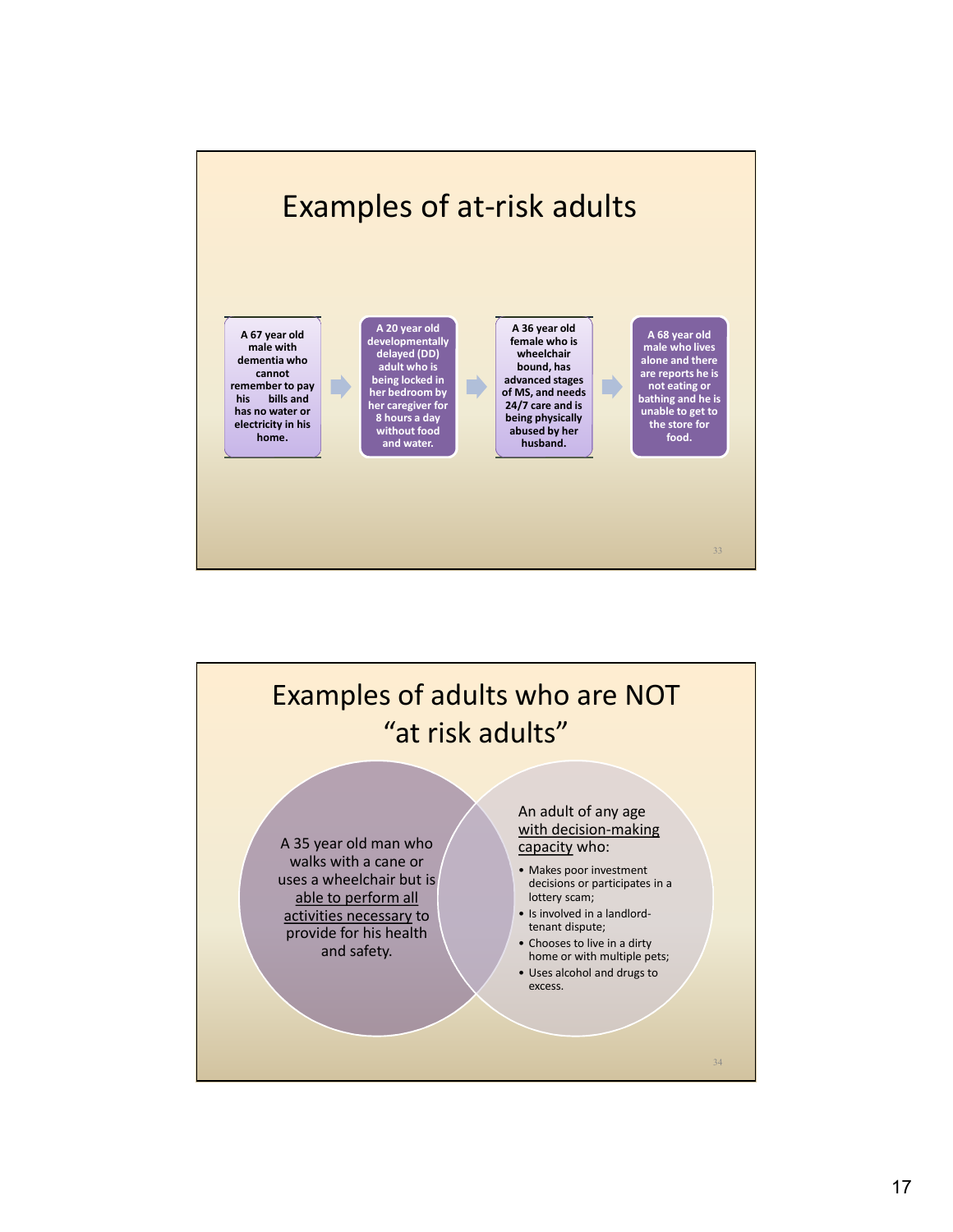

## Examples and Signs of Self-Neglect

At-risk adult doesn't understand how to manage his/her medications and some days takes "too many" and some days "doesn't take any at all".

At-risk adult is not bathing and remains in the same soiled clothes for weeks.

Unsafe living conditions; lack of food or basic utilities in the home.

Hoarding animals or trash

Inability to manage finances and pay monthly bills

Inability to manage day to day activities

36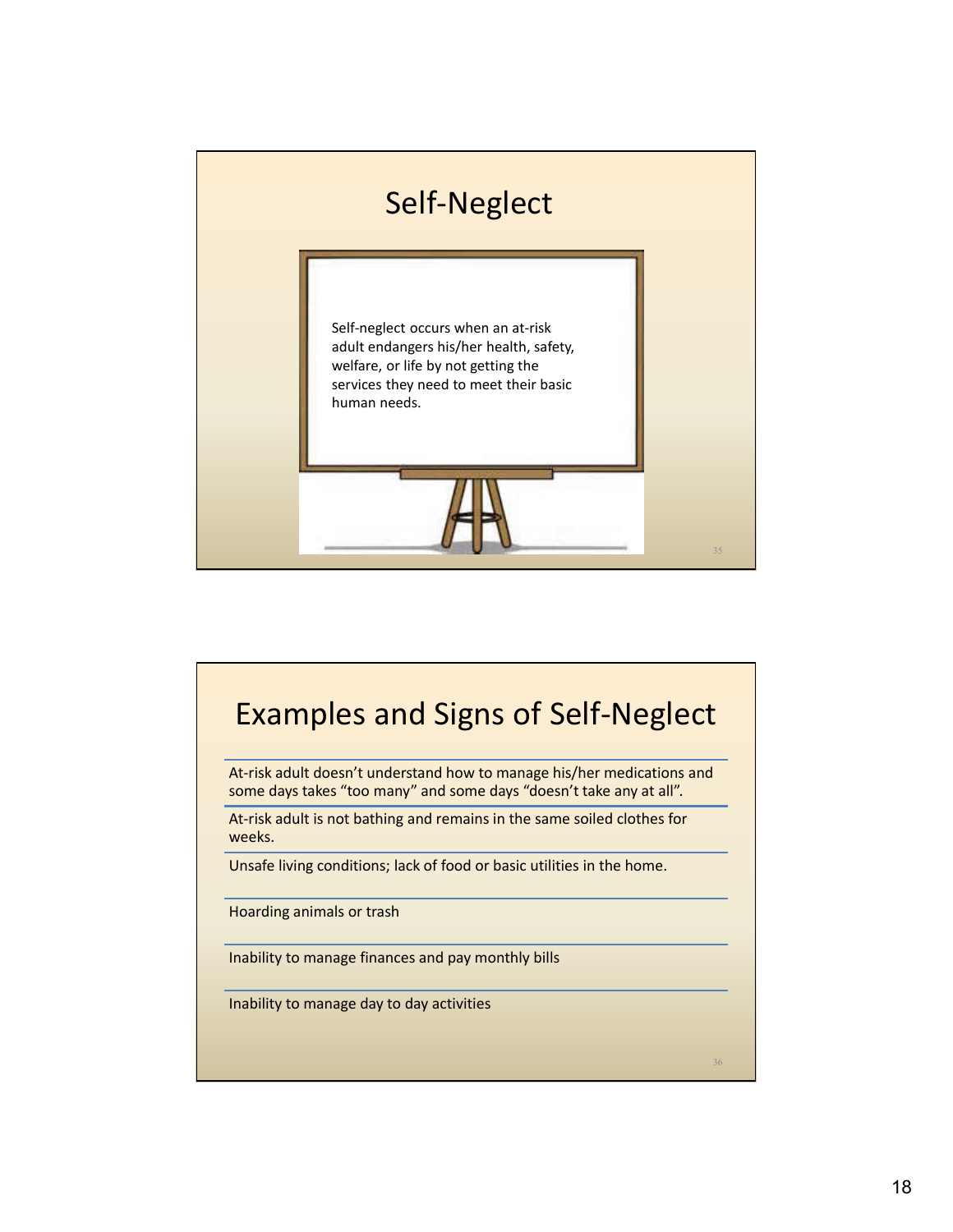

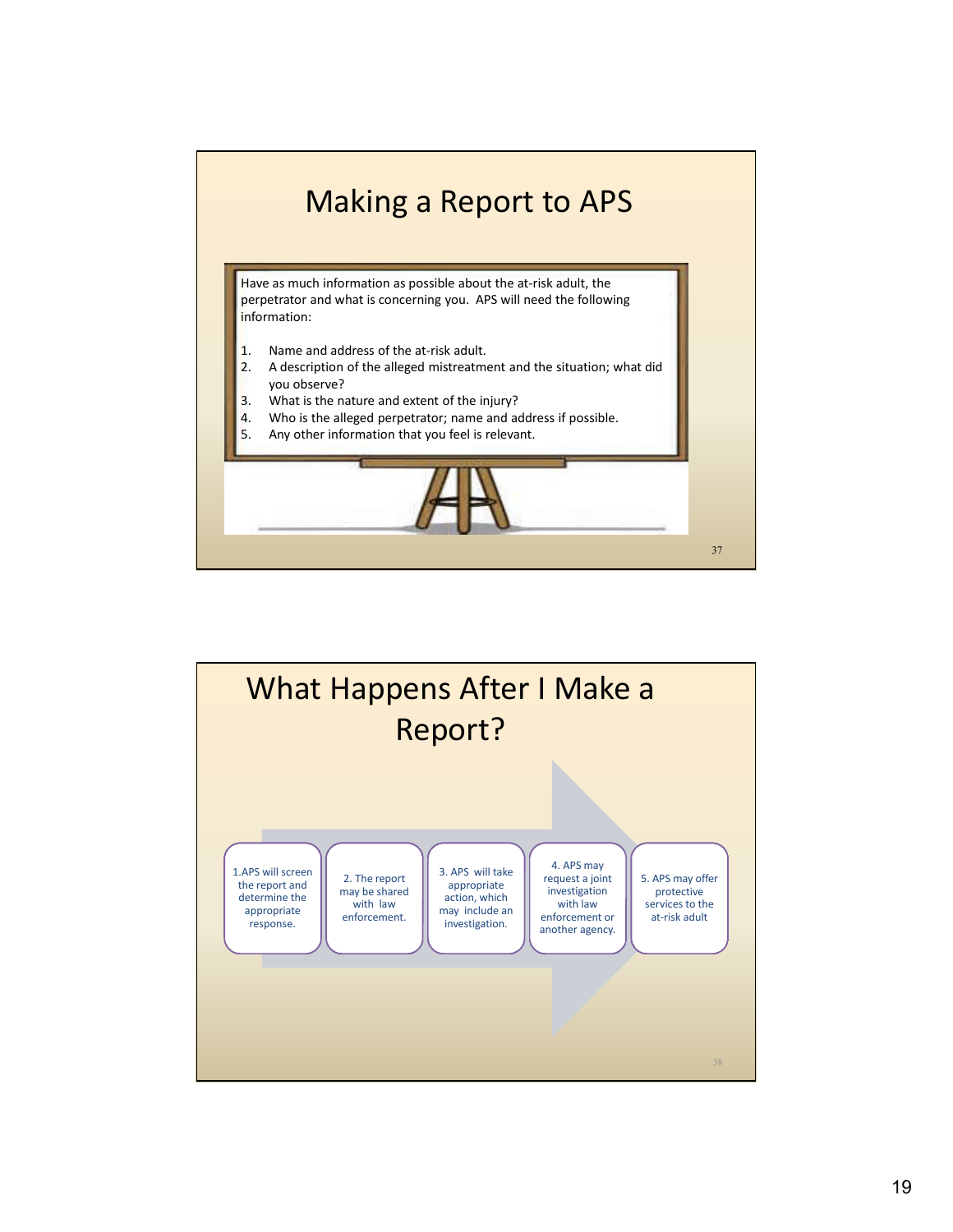| <b>APS Priorities</b>                                                                                                                     |                                                                                                                                                                           |                                                                                                                                                                                                 |                                                                                                                                                                   |
|-------------------------------------------------------------------------------------------------------------------------------------------|---------------------------------------------------------------------------------------------------------------------------------------------------------------------------|-------------------------------------------------------------------------------------------------------------------------------------------------------------------------------------------------|-------------------------------------------------------------------------------------------------------------------------------------------------------------------|
| Confidentiality                                                                                                                           | Consent                                                                                                                                                                   | Self-<br>Determination                                                                                                                                                                          | Least<br>Restrictive<br>Intervention                                                                                                                              |
| <b>APS</b><br>investigations<br>and reports<br>are<br>confidential<br>and cannot be<br>shared except<br>in very limited<br>circumstances. | At-risk adults<br>must consent<br>to protective<br>services. APS<br>does not need<br>consent to<br>conduct an<br>investigation<br>into allegations<br>of<br>mistreatment. | At-risk adults<br>have the right<br>to make their<br>own choices,<br>unless they no<br>longer have<br>capacity, or<br>unless their<br>choices violate<br>a law or are a<br>danger to<br>others. | APS will always<br>try to<br>implement<br>services for the<br>shortest<br>duration and<br>the minimum<br>extent<br>necessary to<br>protect the at-<br>risk adult. |

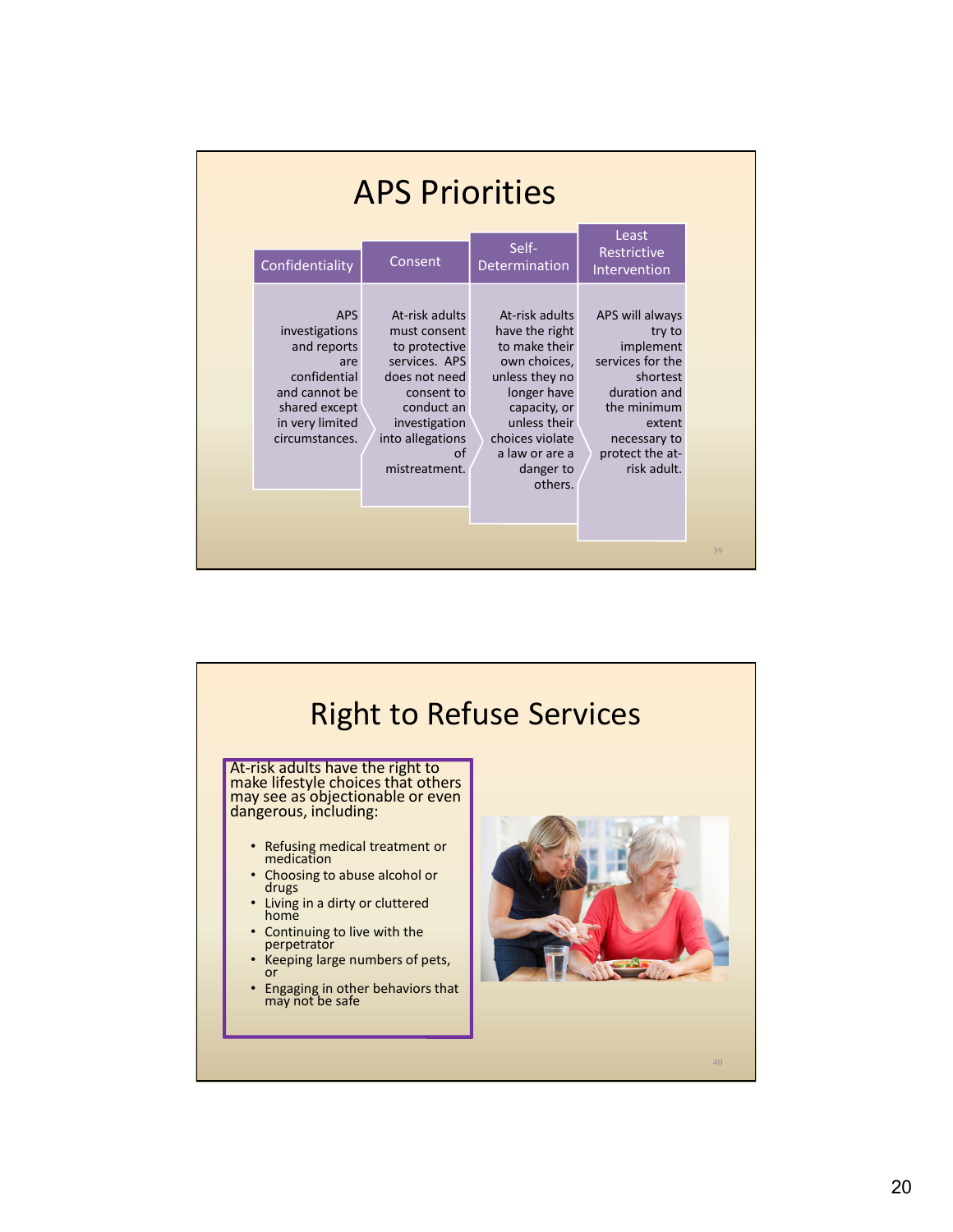